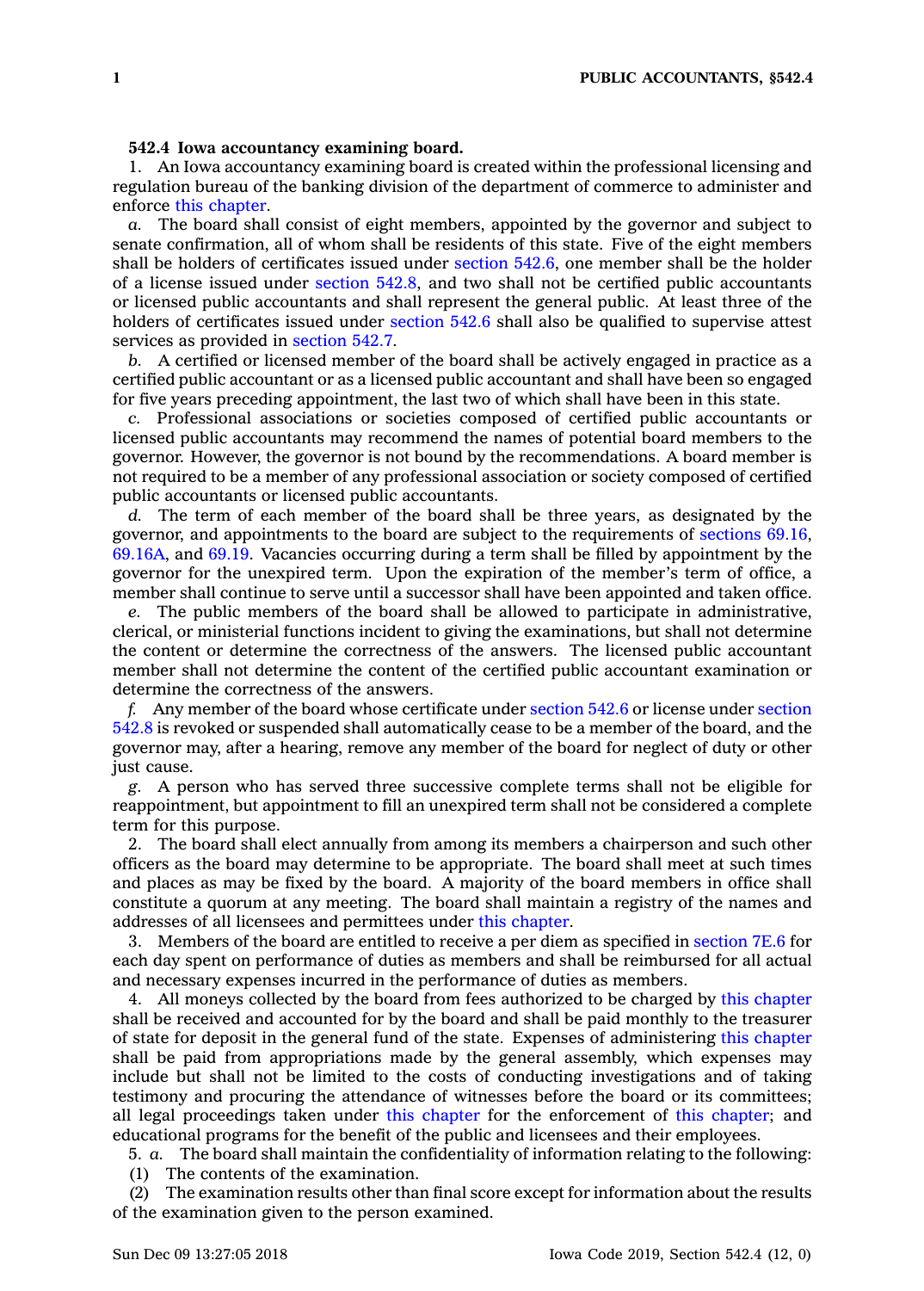*b.* A member of the board who willfully communicates or seeks to communicate such information in <sup>a</sup> manner which violates confidentiality requirements, and any person who willfully requests, obtains, or seeks to obtain such information, is guilty of <sup>a</sup> simple misdemeanor.

6. The administrator of the professional licensing and regulation bureau of the banking division of the department of commerce shall provide staffing assistance to the board for implementing this [chapter](https://www.legis.iowa.gov/docs/code//542.pdf).

7. The board may join professional organizations and associations to promote the improvement of the standards of the practice of accountancy and for the protection and welfare of the public. The board may provide social security numbers of licensees to NASBA, provided that the numbers are solely used by NASBA for inclusion in <sup>a</sup> national database of licensees, the numbers are submitted in an encrypted format or through such alternative means as will assure the confidentiality of the numbers, and NASBA maintains the confidentiality of the numbers and agrees not to disseminate the numbers to any other person or entity.

8. The board shall have the power to take all action that is necessary and proper to effectuate the purposes of this [chapter](https://www.legis.iowa.gov/docs/code//542.pdf), including the power to sue and be sued in its official name as an agency of this state. The board shall also have the power to issue subpoenas to compel the attendance of witnesses and the production of documents; to administer oaths; to take testimony; to cooperate with the appropriate authorities in other states in investigation and enforcement concerning violations of this [chapter](https://www.legis.iowa.gov/docs/code//542.pdf) and comparable statutes of other states; and to receive evidence concerning all matters within the scope of this [chapter](https://www.legis.iowa.gov/docs/code//542.pdf). In case of disobedience of <sup>a</sup> subpoena, the board may invoke the aid of any district court in requiring the attendance and testimony of witnesses and the production of documentary evidence.

9. The board shall adopt rules pursuant to [chapter](https://www.legis.iowa.gov/docs/code//17A.pdf) 17A governing the administration and enforcement of this [chapter](https://www.legis.iowa.gov/docs/code//542.pdf) and the conduct of licensees and permittees. Rules adopted shall include but not be limited to the following:

*a.* Rules governing the board's meetings and the conduct of its business.

*b.* Rules of procedure governing the conduct of investigations and hearings by the board.

*c.* Rules specifying the educational and experience qualifications required for the issuance of <sup>a</sup> certificate under [section](https://www.legis.iowa.gov/docs/code/542.6.pdf) 542.6 and the continuing professional education required for renewal of <sup>a</sup> certificate under [section](https://www.legis.iowa.gov/docs/code/542.6.pdf) 542.6.

*d.* Rules specifying the educational and experience qualifications required for the issuance of <sup>a</sup> license under [section](https://www.legis.iowa.gov/docs/code/542.8.pdf) 542.8 and the continuing professional education required for renewal of <sup>a</sup> license under [section](https://www.legis.iowa.gov/docs/code/542.8.pdf) 542.8.

*e.* Rules of professional conduct directed to control the quality and probity of services provided by <sup>a</sup> licensee, and, among other areas, pertaining to <sup>a</sup> licensee's independence, integrity, and objectivity; competence and technical standards; responsibilities to the public; and responsibilities to <sup>a</sup> client.

*f.* Rules relating to the propriety of opinions on financial statements by <sup>a</sup> certified public accountant who is not independent.

*g.* Rules relating to actions discreditable to the practice as <sup>a</sup> certified public accountant or licensed public accountant.

*h.* Rules relating to professional confidences between <sup>a</sup> certified public accountant or licensed public accountant and <sup>a</sup> client.

*i.* Rules governing technical competence and the expression of opinions on financial statements.

*j.* Rules governing the failure to disclose <sup>a</sup> material fact known to the certified public accountant or licensed public accountant.

*k.* Rules relating to <sup>a</sup> material misstatement known to the certified public accountant or licensed public accountant.

*l.* Rules governing negligent conduct in an examination or in making <sup>a</sup> report on an examination.

*m.* Rules governing failure to direct attention to any material departure from generally accepted accounting principles.